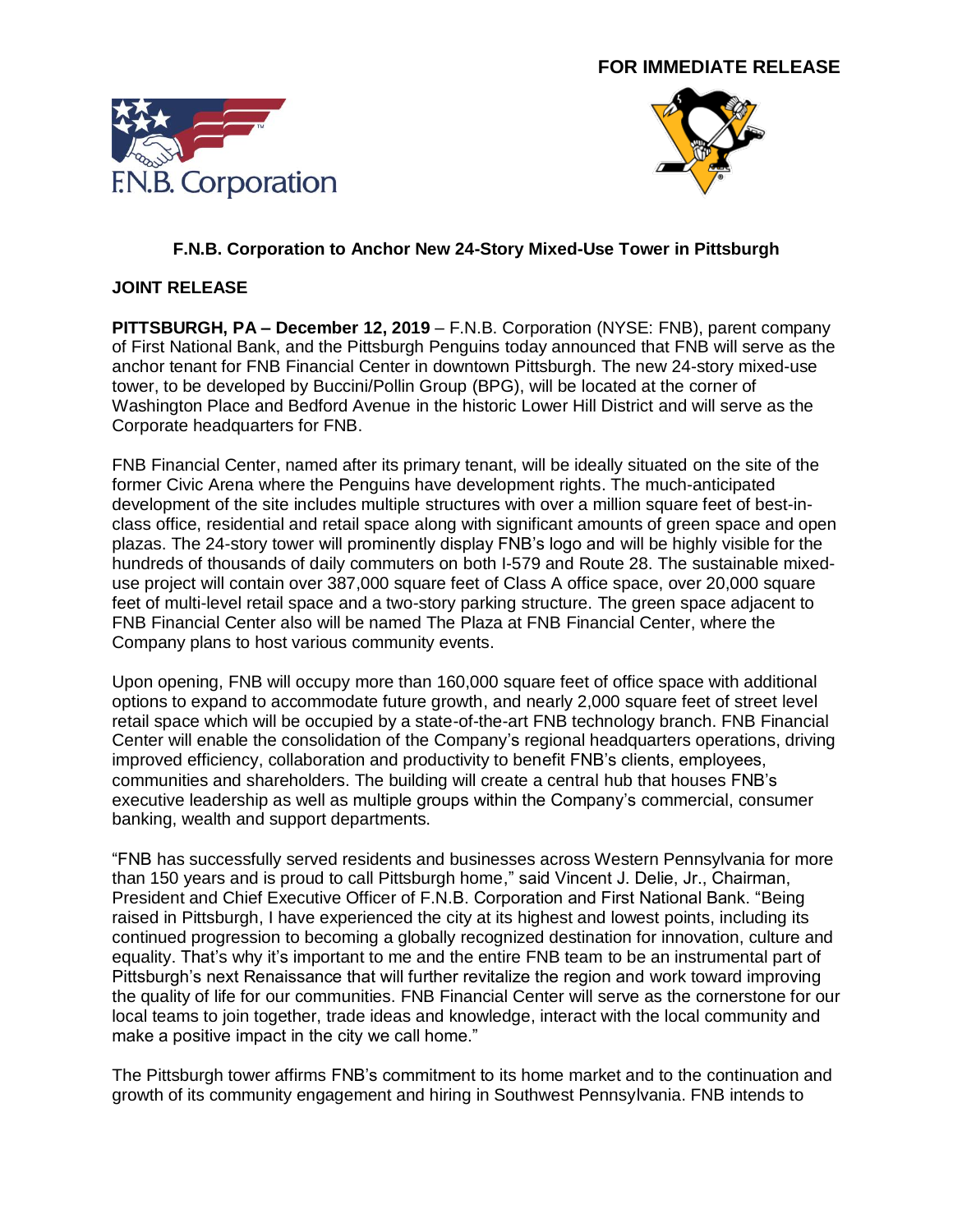



support the overall development of the Lower Hill District with over \$200 million in loans and equity investments, creating an economic engine for the benefit of the local residents and community. FNB also will be an integral part of the community as they continue to partner and expand their relationship with the Hill District Federal Credit Union and provide financial literacy programs throughout the district. Development on this parcel is expected to generate up to \$9 million in LERTA funding for the Greater Hill Reinvestment Fund.

Delie added, "We are excited to partner with the Pittsburgh Penguins, a first-class community driven sports franchise, and leading mixed-use developers at BPG on this transformational project."

"We are very pleased that FNB has stepped forward to provide equity capital and become the first major corporate tenant on this site," said David Morehouse, President and CEO of the Penguins. "Through their vision and commitment to Pittsburgh, FNB will be a true catalyst, leading the way for everything that happens in the development moving forward."

Earlier this year, the Penguins introduced BPG as the master developer of this highly visible, central redevelopment site. BPG's Managing Partner, Chris Buccini, added, "BPG is honored to partner on this skyline-shaping development with two of Pittsburgh's leading icons — FNB and the Pittsburgh Penguins. This entire district will be one of the leading mixed-use, urban infill redevelopments in the United States highlighted by modern offices, residential units, a group hotel, public parking and market-leading retail and entertainment destinations."

Completion of FNB Financial Center is anticipated in 2022. FNB was advised in this transaction by JLL and Colliers International. JLL also advised the development team.

FNB operates approximately 90 locations and maintains over \$7.5 billion in deposits across its Pittsburgh Region. FNB Financial Center builds on FNB's previously announced plans to occupy new, branded office buildings in Raleigh, Charlotte and Greensboro, North Carolina, in addition to maintaining highly visible office locations in the central business districts of Cleveland, OH, and Baltimore, MD.

#### **About F.N.B. Corporation**

F.N.B. Corporation (NYSE: FNB), headquartered in Pittsburgh, Pennsylvania, is a diversified financial services company operating in seven states and the District of Columbia. FNB's market coverage spans several major metropolitan areas including: Pittsburgh, Pennsylvania; Baltimore, Maryland; Cleveland, Ohio; Washington, D.C.; and Charlotte, Raleigh, Durham and the Piedmont Triad (Winston-Salem, Greensboro and High Point) in North Carolina. The Company has total assets of more than \$34 billion and approximately 370 banking offices throughout Pennsylvania, Ohio, Maryland, West Virginia, North Carolina and South Carolina.

FNB provides a full range of commercial banking, consumer banking and wealth management solutions through its subsidiary network which is led by its largest affiliate, First National Bank of Pennsylvania, founded in 1864. Commercial banking solutions include corporate banking, small business banking, investment real estate financing, government banking, business credit,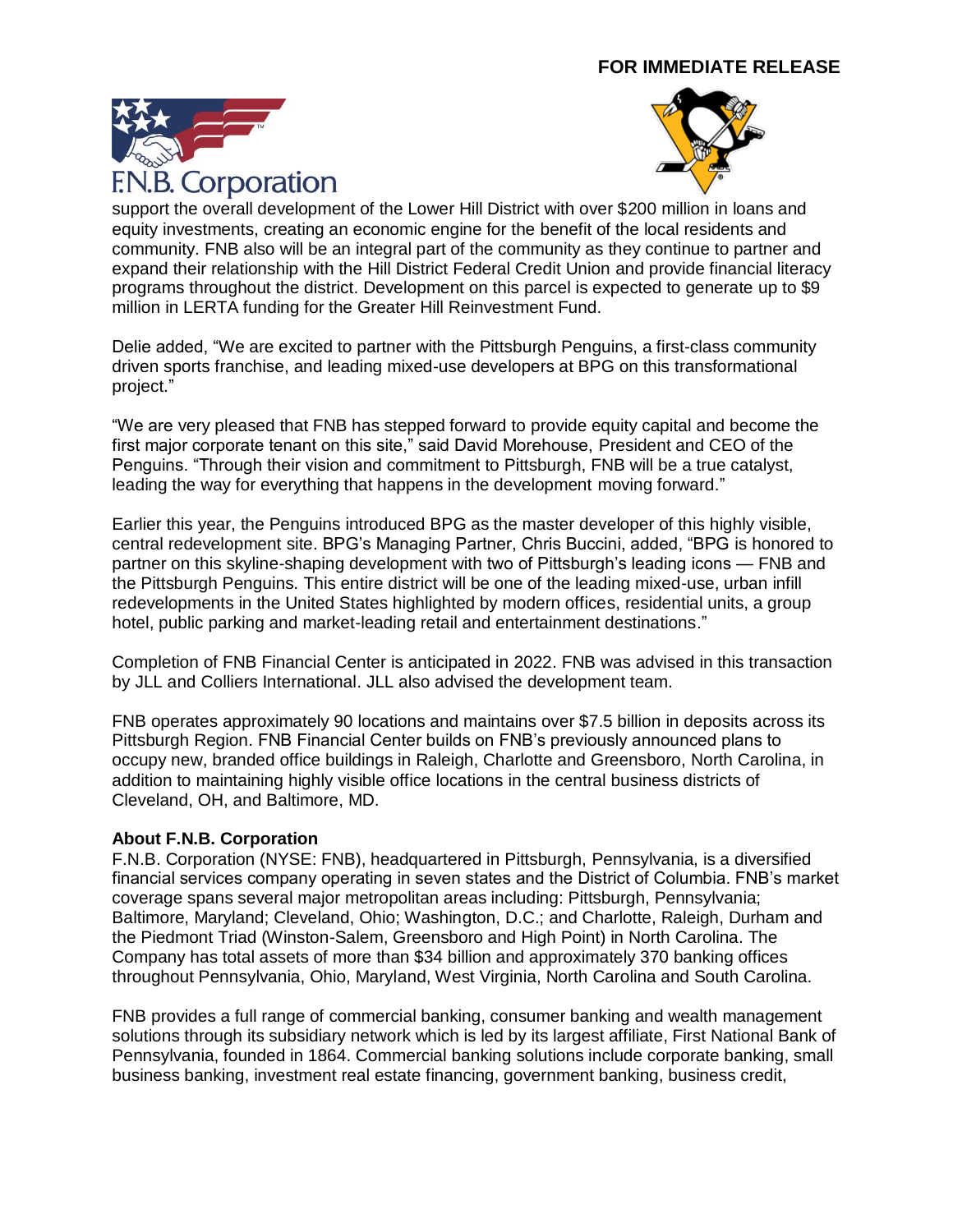



capital markets and lease financing. The consumer banking segment provides a full line of consumer banking products and services, including deposit products, mortgage lending, consumer lending and a complete suite of mobile and online banking services. FNB's wealth management services include asset management, private banking and insurance.

The common stock of F.N.B. Corporation trades on the New York Stock Exchange under the symbol "FNB" and is included in Standard & Poor's MidCap 400 Index with the Global Industry Classification Standard (GICS) Regional Banks Sub-Industry Index. Customers, shareholders and investors can learn more about this regional financial institution by visiting the F.N.B. Corporation website at [www.fnbcorporation.com.](http://www.fnbcorporation.com/)

###

**FNB Analyst/Institutional Investor Contact:**  Matthew Lazzaro, 724-983-4254, 412-216-2510 (cell) [lazzaro@fnb-corp.com](mailto:lazzaro@fnb-corp.com)

**FNB Media Contact:** Jennifer Reel, [724-](mailto:412.339.5112)983-4856, 724-699-6389 (cell) [reel@fnb-corp.com](mailto:reel@fnb-corp.com)

**Pittsburgh Penguins Contact:** Tom McMillan, 412-255-1828, 412-719-5560 (cell) [tmcmillan@pittsburghpenguins.com](mailto:tmcmillan@pittsburghpenguins.com)

**Buccini/Polin Group Contact:**

Sarah Lamb, (302) 691-2060 [slamb@bpgroup.net](mailto:slamb@bpgroup.net)